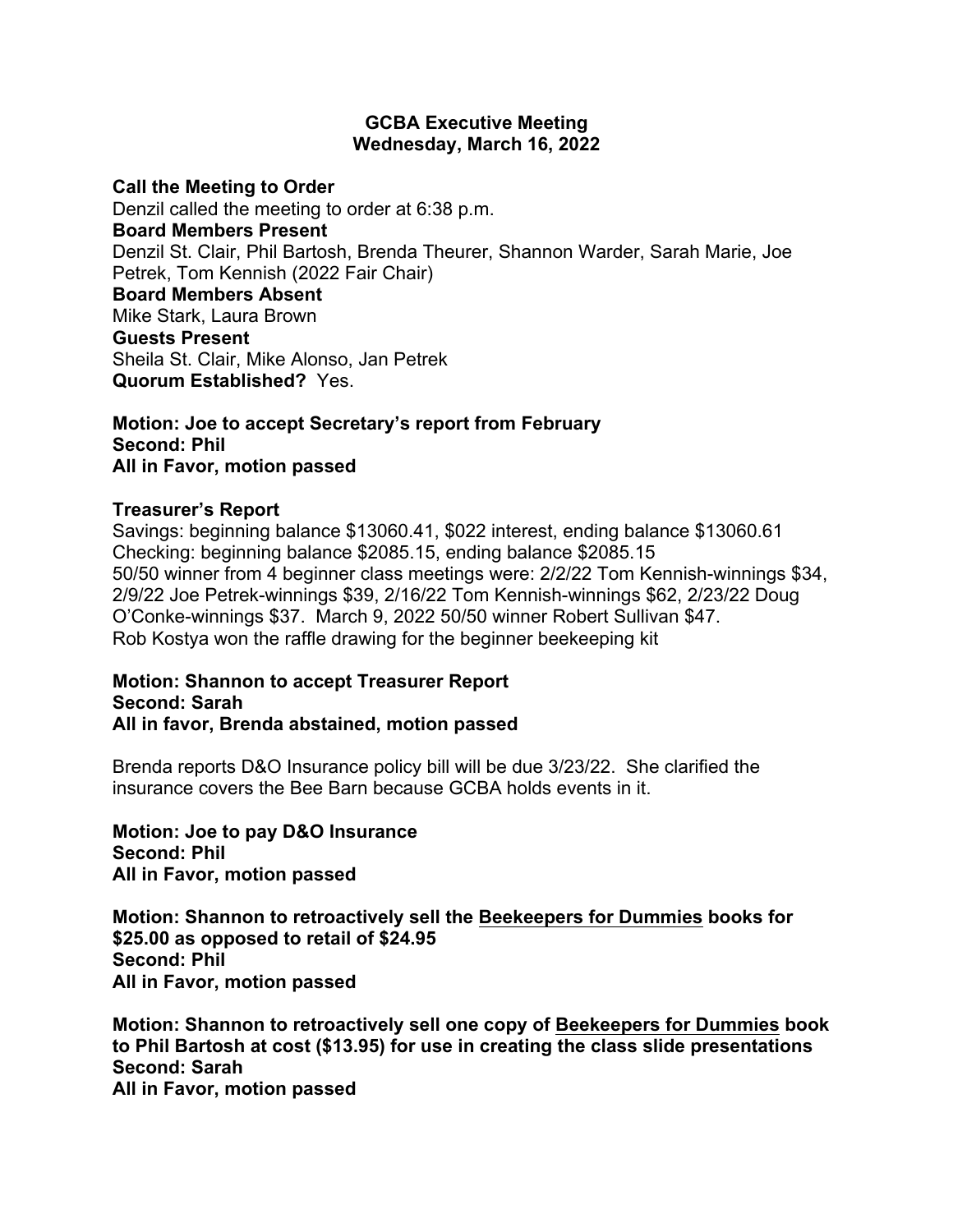# **Secretary's Report**

Number of people in attendance at the March 9, 2022 regular membership meeting: 58 Continuing to work with Katherine at Cravener-Holmes and current webmaster Kathy Smith to start transition of website from Kathy Smith to CH Creatives. Have made progress and discovered Valerie Eck is owner of the domain with Go Daddy. Valerie will work with GCBA to transition ownership/control of the domain to GCBA. In the meantime, the website is on pause, no new information is being posted until CH Creatives takes over.

Shannon reported GCBA has 9 requests for public engagements. She will send detailed information to the board via email and include Audrey Gargas from LCBA.

## **Old Business**

Brenda requests the board make a decision on renewing Farm Bureau memberships. Denzil moved discussion to the end of the meeting.

Upcoming meetings: April Don Schramm confirmed **Motion: Shannon to budget \$500 to cover Don Schramm's travel and speaker costs Second: Joe All in favor, motion passed**

May regular meeting Denzil will find a speaker May Field Day, Jim Tew confirmed, Shannon will find out his presentation topic June Richard Lyle confirmed July Dr. Gardiner's graduate student pending confirmation August Extraction presentation at the fairgrounds September John Rose

Tom is waiting for more information from radio stations for PSAs.

By-Laws revision meeting scheduled for March 28, 6pm at Middleburg Heights Panera Bread

Phil will take over doing Rocky River nature Center quarterly presentations.

Shannon will work with Katherine at CH Creative to develop a GCBA Field Day flyer, mostly for social media, few in print.

Sarah presented more information about cost/size for GCBA stickers and decals. Guest Mike Alonso voiced he thinks the car magnets with GCBA spelled out are most appealing. Tom Kennish will continue to work on getting final product and quote.